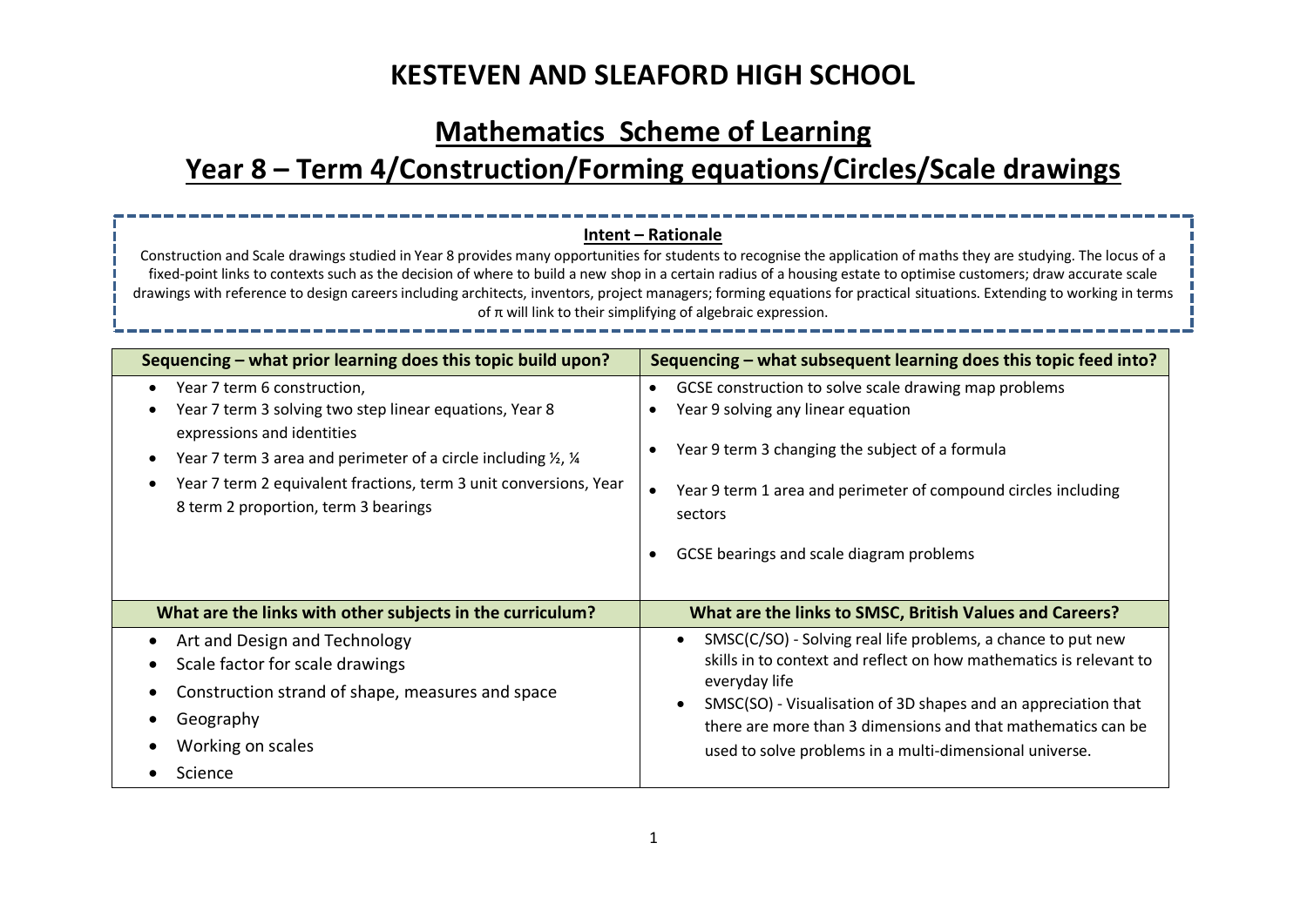| Forming and solving equations                                                                                                                                                                                                                                                                                                                                                                                                                                                                                                                        | SMSC(C) - Discussion of different types of measurements, which<br>units are used at home, comparison of metric and imperial units.<br>(GB4d)e) f)g)1) |
|------------------------------------------------------------------------------------------------------------------------------------------------------------------------------------------------------------------------------------------------------------------------------------------------------------------------------------------------------------------------------------------------------------------------------------------------------------------------------------------------------------------------------------------------------|-------------------------------------------------------------------------------------------------------------------------------------------------------|
| What are the opportunities for developing literacy skills and<br>developing learner confidence and enjoyment in reading?                                                                                                                                                                                                                                                                                                                                                                                                                             | What are the opportunities for developing mathematical skills?                                                                                        |
| <b>Flatterland by Ian Stewart</b><br>Age 13+<br>In 1884, Edwin A. Abbott published "Flatland"; a brilliant novel<br>about mathematics and philosophy that charmed and fascinated all<br>of England. Now, Ian Stewart has written a fascinating, modern<br>sequel to Abbott's book. Through larger-than-life characters and an<br>inspired story line, "Flatterland" explores our present<br>understanding of the shape and origins of the universe, the nature<br>of space, time, and matter, as well as modern geometries and their<br>applications | Use of mathematical equipment protractor and compass<br>Greater understanding of scale and real life application                                      |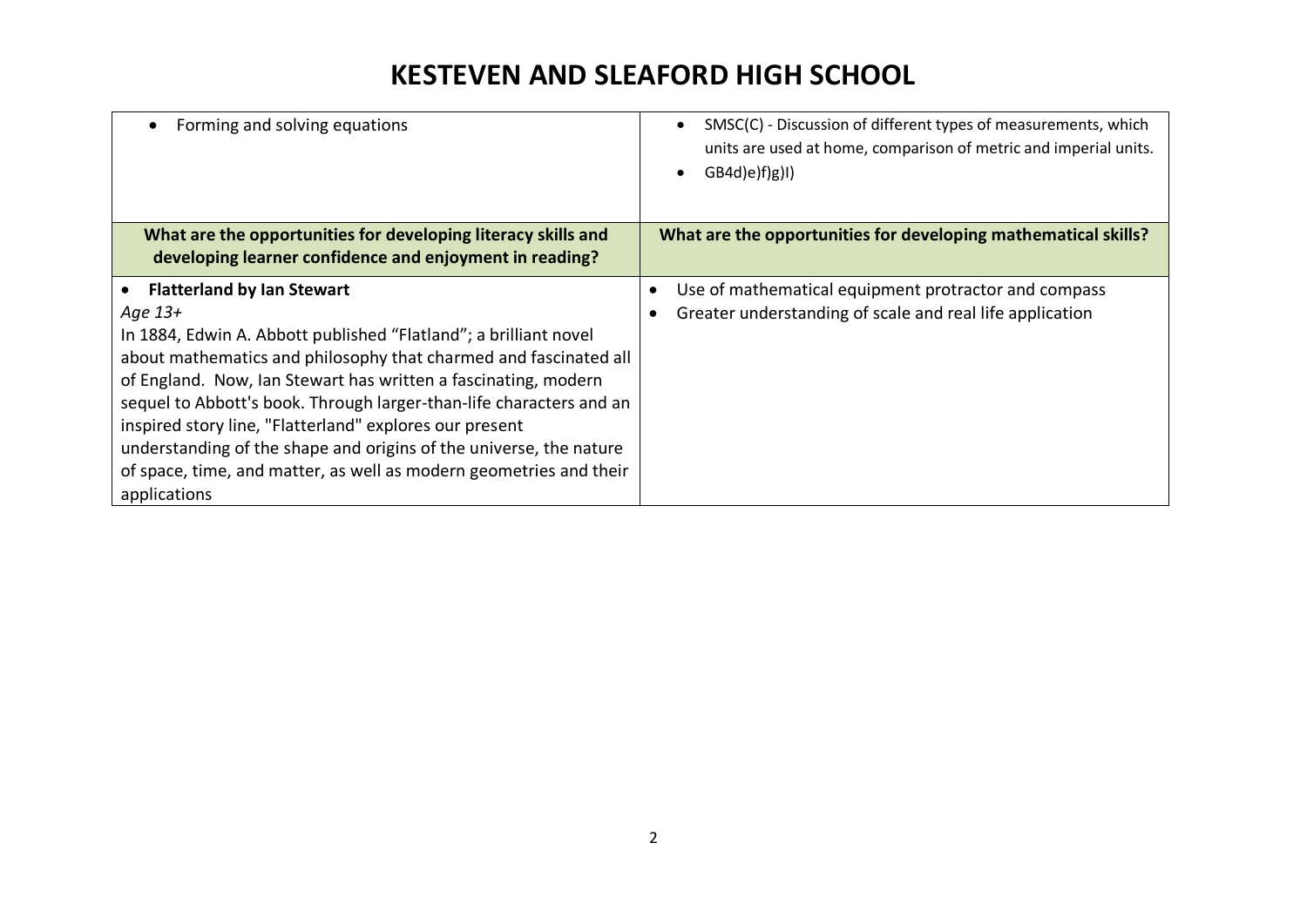## **Mathematics Scheme of Learning Year 8 – Term 4**

#### **Intent – Concepts**

### **What knowledge will students gain and what skills will they develop as a consequence of this topic? National Curriculum 2014 Programme of Study Reference:**

Construct triangles with ruler, protractor and compasses, learn to draw and describe the locus of a point, learn to draw constructions with ruler and compasses Only apply formulae to calculate and solve problems involving: circumference and area of circles, calculate and solve problems involving: perimeters of 2-D shapes and composite shapes involving circles and part circles

Converting lengths from scale drawings to real life and vice versa, drawing Diagrams to scale, interpreting scaled areas, make scale drawings to solve problems.

#### **Know**

Construct a locus of a fixed point and from a line, construct an angle bisector and perpendicular bisector, construct triangles using SSS

Solve linear equations with brackets, fractions, unknowns on both sides, form an expression, form an equation

Calculate the area and perimeter of a circle, calculate the area and perimeter of parts of a circle including  $\frac{1}{2} \frac{1}{4}$  1/8

Use a map scale to find real life distances and vice versa, draw and measure bearings accurately to 2 degrees. Draw the plan, side and front view of a 3D object. Draw the net(s) of a 3D object

#### **Apply**

Solve loci problems using the constructions

Form a linear equation to solve a geometrical or worded problem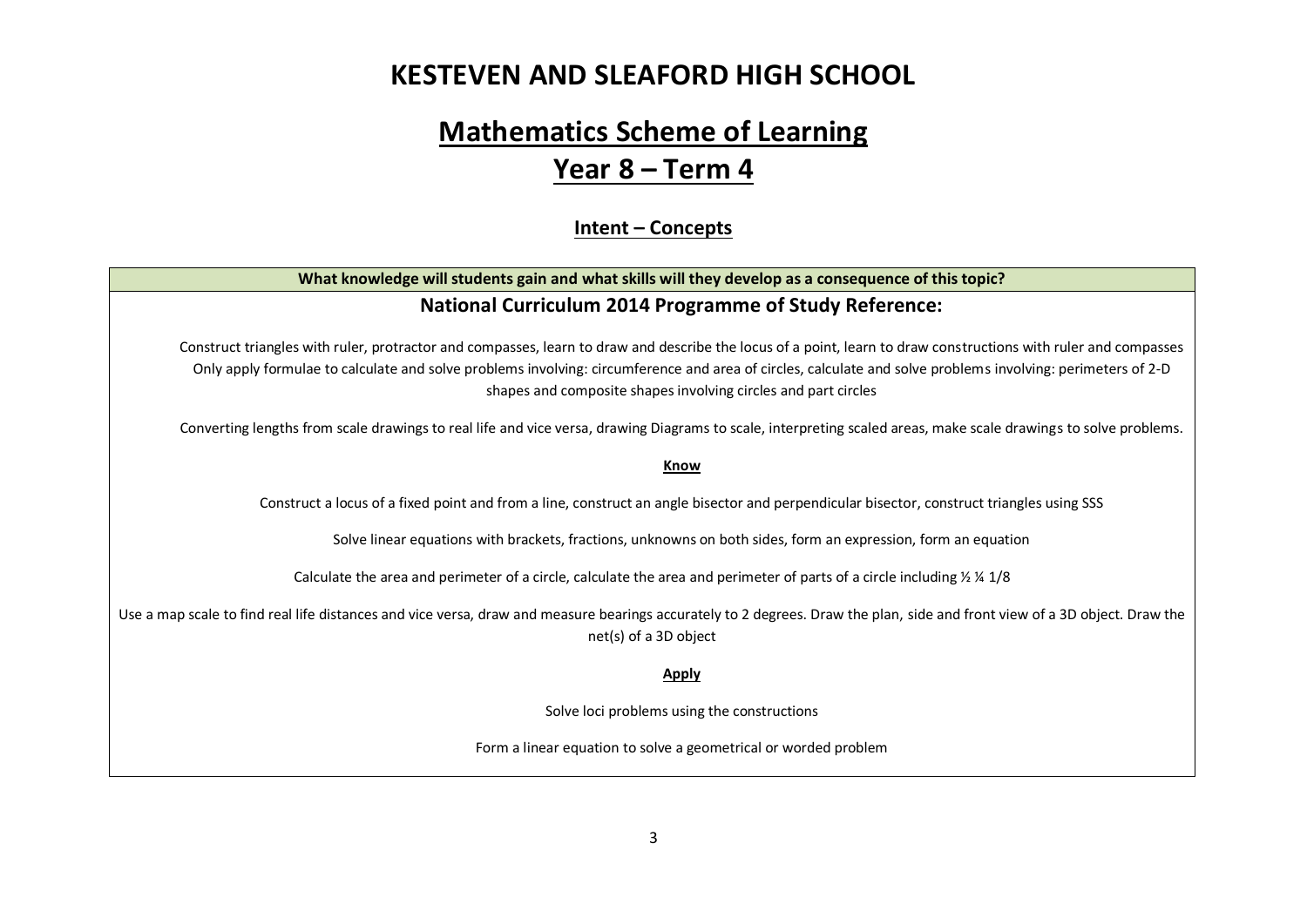| Use formulae for area and perimeter of a circle to solve compound problems $(1/4 \frac{1}{2} 1/8)$ only with quadrilaterals, triangles), working and giving answers in<br>terms of $\pi$                                                        |                                                                                                                                                                                  |  |  |  |
|-------------------------------------------------------------------------------------------------------------------------------------------------------------------------------------------------------------------------------------------------|----------------------------------------------------------------------------------------------------------------------------------------------------------------------------------|--|--|--|
| Create and draw own map to scale                                                                                                                                                                                                                |                                                                                                                                                                                  |  |  |  |
| Extend                                                                                                                                                                                                                                          |                                                                                                                                                                                  |  |  |  |
| Create a compound shape using constructions                                                                                                                                                                                                     |                                                                                                                                                                                  |  |  |  |
| Draw scale diagrams using constructions and bearings                                                                                                                                                                                            |                                                                                                                                                                                  |  |  |  |
| Algebraic circle area and perimeter problems                                                                                                                                                                                                    |                                                                                                                                                                                  |  |  |  |
|                                                                                                                                                                                                                                                 |                                                                                                                                                                                  |  |  |  |
| What subject specific language will be used and developed in this<br>topic?                                                                                                                                                                     | What opportunities are available for assessing the progress of<br>students?                                                                                                      |  |  |  |
| Perpendicular, bisector, construct, loci, locus, equidistant,<br>$\bullet$<br>region, plan, elevation, circle, perimeter, circumference,<br>diameter, radius, compound, area, scale, scale factor, ratio,<br>proportional, equivalent, balanced | Use of mini white boards e.g. show me an expression for<br>Peer marking of accuracy of constructions and scale drawings<br>Mini quiz for equivalent ratios before scale drawings |  |  |  |

| <b>Constructions</b>                                  |  |  |
|-------------------------------------------------------|--|--|
| Construct a locus of a fixed point and from a<br>line |  |  |
| Solve basic loci problems                             |  |  |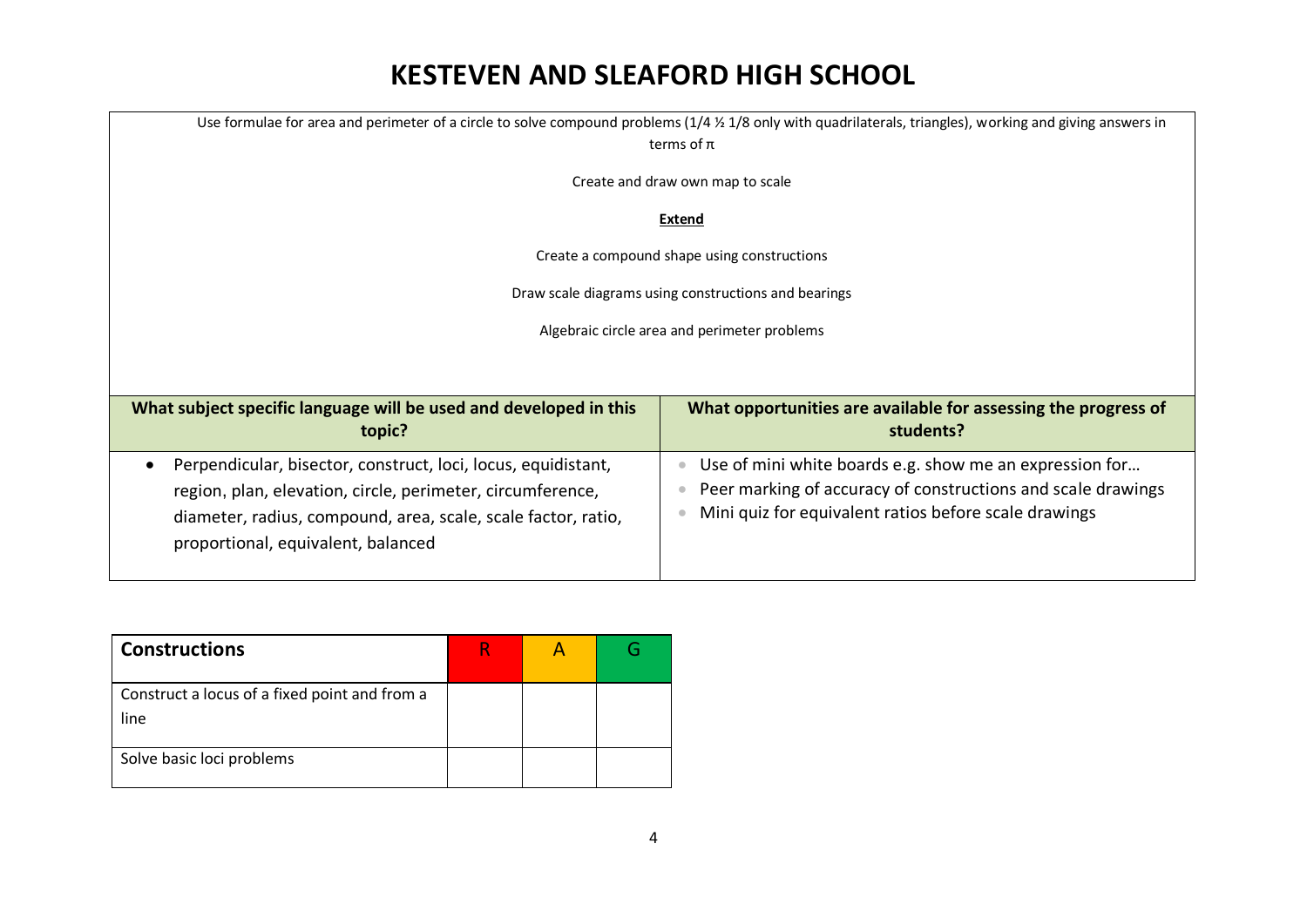| Construct an angle bisector and<br>perpendicular bisector |  |  |
|-----------------------------------------------------------|--|--|
| Construct triangles using SSS                             |  |  |

| <b>Forming and Solving Equations</b>                    | R |  |
|---------------------------------------------------------|---|--|
| Solve linear equations with brackets and with fractions |   |  |
| Solve linear equations with unknowns on both sides      |   |  |
| Form an expression for a worded problem                 |   |  |
| Form and solve an equation for a worded problem         |   |  |

| <b>Circles</b>                                                                        |  |  |
|---------------------------------------------------------------------------------------|--|--|
| Calculate the area and perimeter of a<br>circle                                       |  |  |
| Calculate the area of parts of a circle<br>including $\frac{1}{4}$ $\frac{1}{8}$      |  |  |
| Calculate the perimeter of parts of a<br>circle including $\frac{1}{4}$ $\frac{1}{8}$ |  |  |